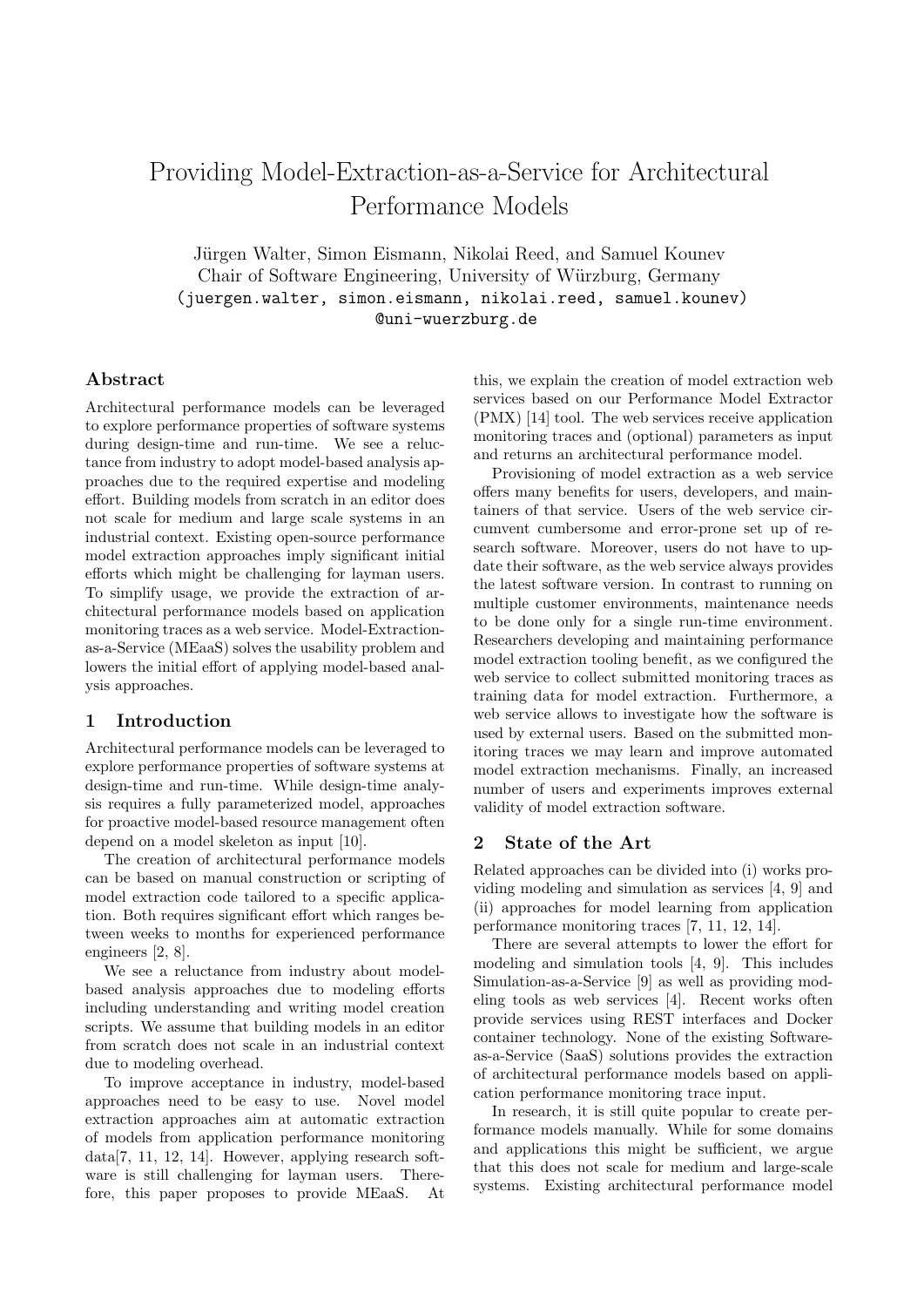

<span id="page-1-0"></span>Figure 1: MEaaS Architecture.

extraction tools [\[7,](#page-2-3) [11,](#page-2-4) [12,](#page-2-5) [14\]](#page-2-6) are either not open source or lack a public and easy to use description on how to setup and run model extraction. None of the performance model extraction approaches provides a public web service.

## 3 Model-Extraction-as-a-Service

The goal of the presented work is to relieve the performance engineer from the complexity of model extraction and setup. The non-web-service version of PMX [\[14\]](#page-2-6) already provides performance engineers with a solution that integrates established tooling for monitoring and log processing [\[3\]](#page-2-9), system model and call graph creation [\[5\]](#page-2-10), and resource demand estimation [\[6\]](#page-2-11). The presented web service relieves the user from setup and updating.

#### 3.1 Design

Figure [1](#page-1-0) depicts the coarse-grained architecture of our web service. Our MEaaS includes several software components, which we describe in the following.

- Java extraction module The Java extraction module transforms application performance monitoring data into architectural performance models. The model extraction logic, separating generic and formalism specific parts, has been described in [\[14\]](#page-2-6). Generic modeler extraction parts and formalism specific object creation routines can be packed into an executable jar file including all dependencies. The Java extraction module can be executed on the command line.
- Spring I/O web server A web server allows to execute model extraction within a browser. The web interface provides an interaction layer to the user to interact with the model extraction layer (PMX) using a graphical interface. The web server contains
	- REST service implementation
	- HTTP pages user interface
	- software to trigger model extraction service
	- software to return results (file download)

We decided for the Spring Framework to set up the web server, as it allows for easy implementation of the REST API that is used to upload files, trigger the model extraction, and download. Although the framework does not impose any specific programming model, it has become popular in the Java community as an alternative to, replacement for, or even addition to the Enterprise JavaBeans (EJB) model.

- Docker container The docker container simplifies and speeds up deployment by packing web server and java application into a single container. The docker container allows deploying the application and access it locally within a web browser. We decided for Docker technology, as it provides light-weight easy to deploy images.
- NGINX proxy server The proxy provides an interface between external users and docker container and organizes communication. For example, it provides a reverse proxy to do port forwarding and a secure layer for https. We decided for NGINX because it is light-weight, easy to use, and very popular. By also providing load balancing functionality, NGINX allows for an increased PMX user base.

#### 3.2 Usage

Input The model extraction requires Kieker [\[3\]](#page-2-9) application monitoring traces as input. To receive accurate models, the traces have to contain monitoring information of a low load run (avoiding contention) or provide additional resource utilization information to improve resource demand estimation accuracy [\[6\]](#page-2-11). Additional parameters are optional and can be found at the web-service website.

Provided Web Services Kieker application performance monitoring traces and additional extraction parameters can be passed using two different services: First, we provide an interactive web interface including an upload dialog. Second, we also provide a pure REST interface suited to be used in automated processes. Passing parameters requires to expand the URL, for example:

#### http://extraction-service-url/conf?id= traceurl/traces.zip&?core=server=4

The result of the REST call is a zip file containing several files describing the performance model (resource landscape, software architecture, deployment, repository) as well as logging information.

To illustrate and evaluate our approach, we provide web service implementations for the Descartes Modeling Language (DML)[\[13\]](#page-2-12) and the Palladio Component Model (PCM)  $[1]$  modeling formalism. <sup>[1](#page-1-1)</sup> Both for-

<span id="page-1-1"></span><sup>1</sup>https://descartes.tools/pmx/